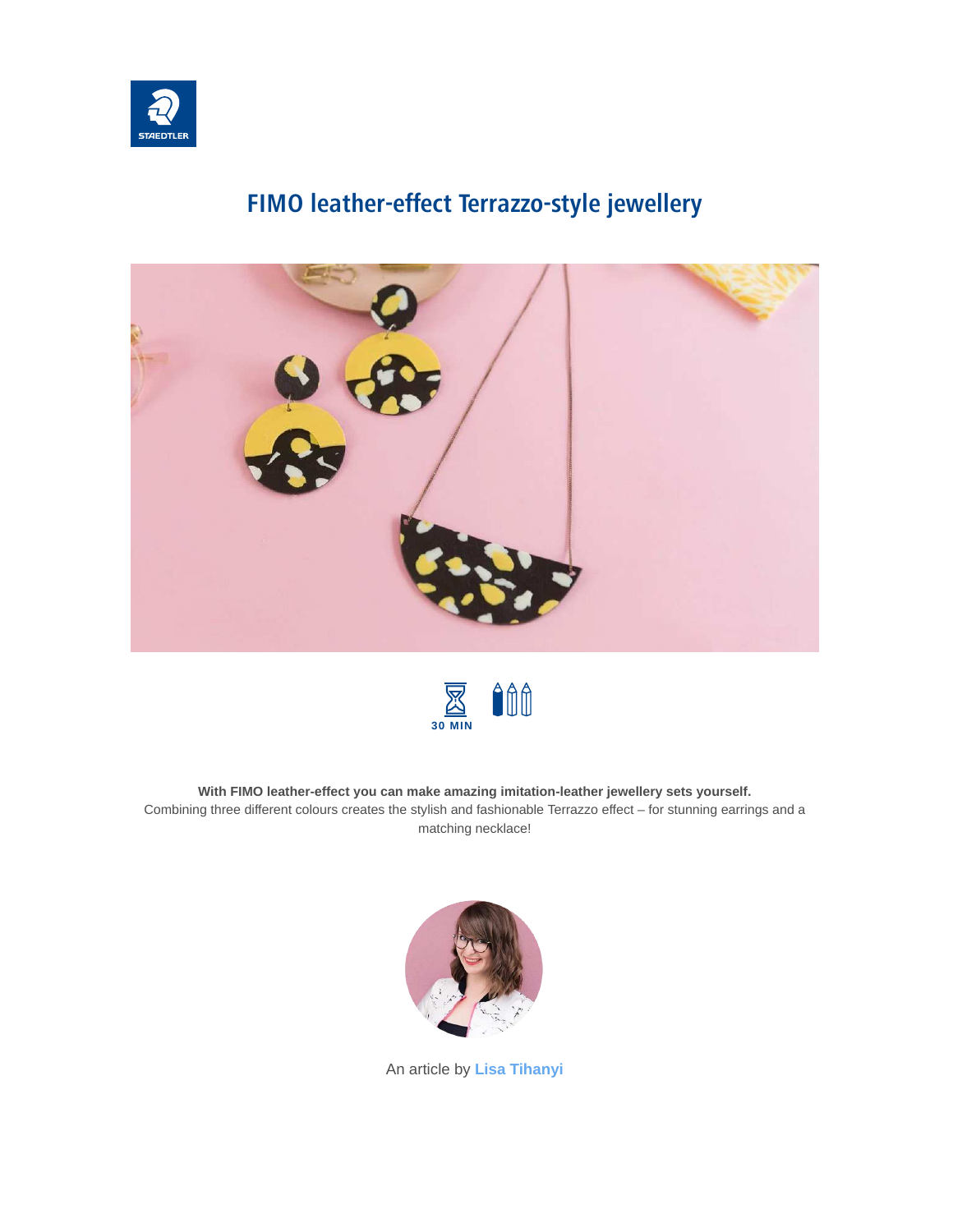## **Step-by-step tutorial**





Take 1 block of FIMO leather-effect in black and 1 in saffron yellow and roll them into 2-mm-thick sheets using the acrylic roller.



Cut lots of small scraps from the other two colours (saffron yellow and ivory) and place them in an irregular pattern on the black FIMO sheet.

It creates a particularly beautiful effect when the colours overlap.







Now lay a piece of baking paper over the speckled FIMO leather-effect sheet, and roll over the baking paper applying gentle pressure with the acrylic roller until the colourful confetti pieces have fused into the black FIMO sheet.

Take the saffron yellow and the black-speckled FIMO sheets, gently lifting and stretching slightly with your fingers. This helps make the leather effect stand out even better.

Lay both sheets on baking paper – making sure they are completely even – and harden in the oven for 30 minutes at **130°C / 265°F** (top/bottom heat). Then leave to cool.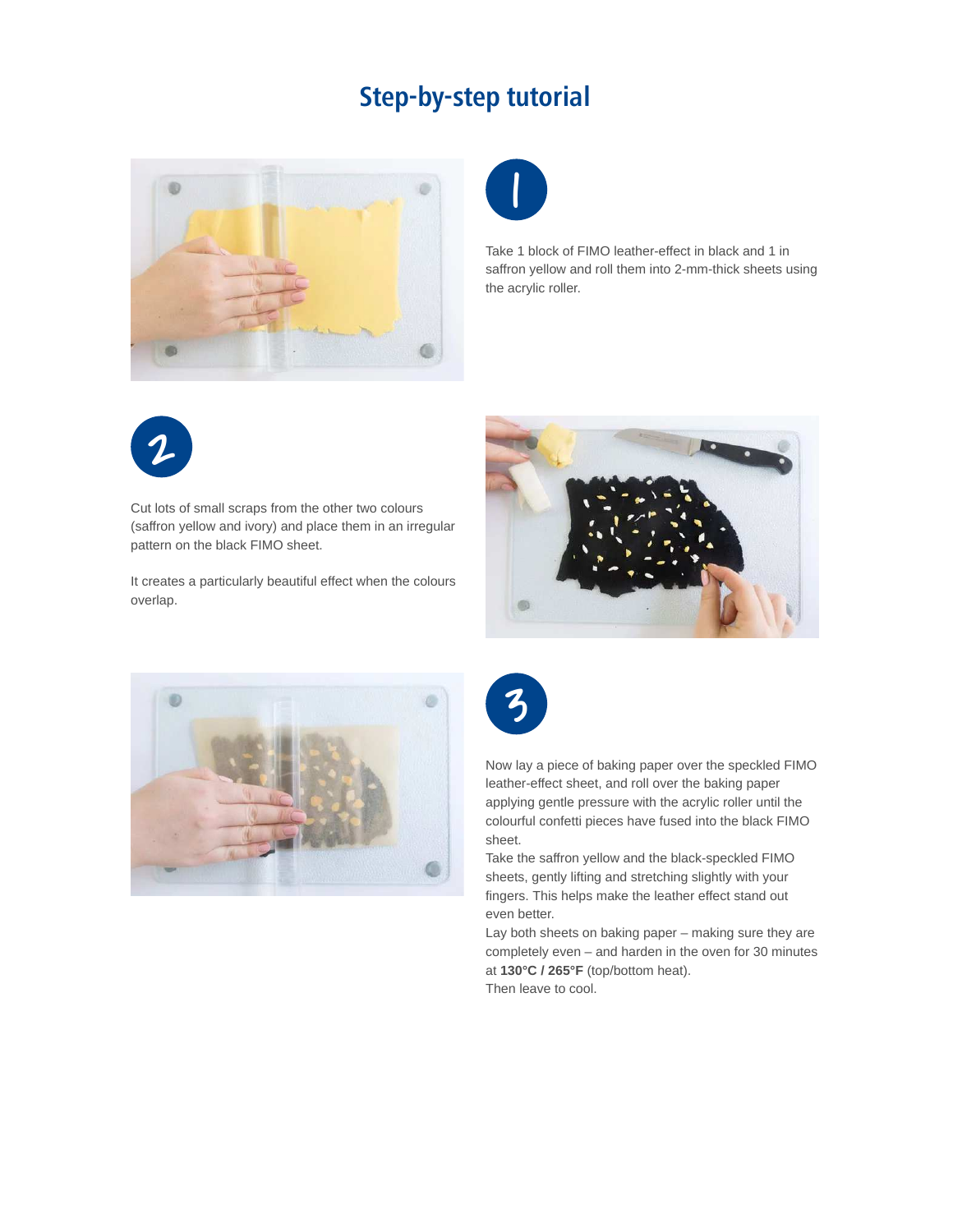

Now place the templates on the hardened sheets and trace around them with a wipe-away pen.







For the earrings, you need to cut out two of everything. Take the scissors and cut out the shape you traced onto the FIMO sheets.



Take the punch and punch out holes where marked.







Connect the various parts with jewellery rings, using the jewellery pliers as an aid.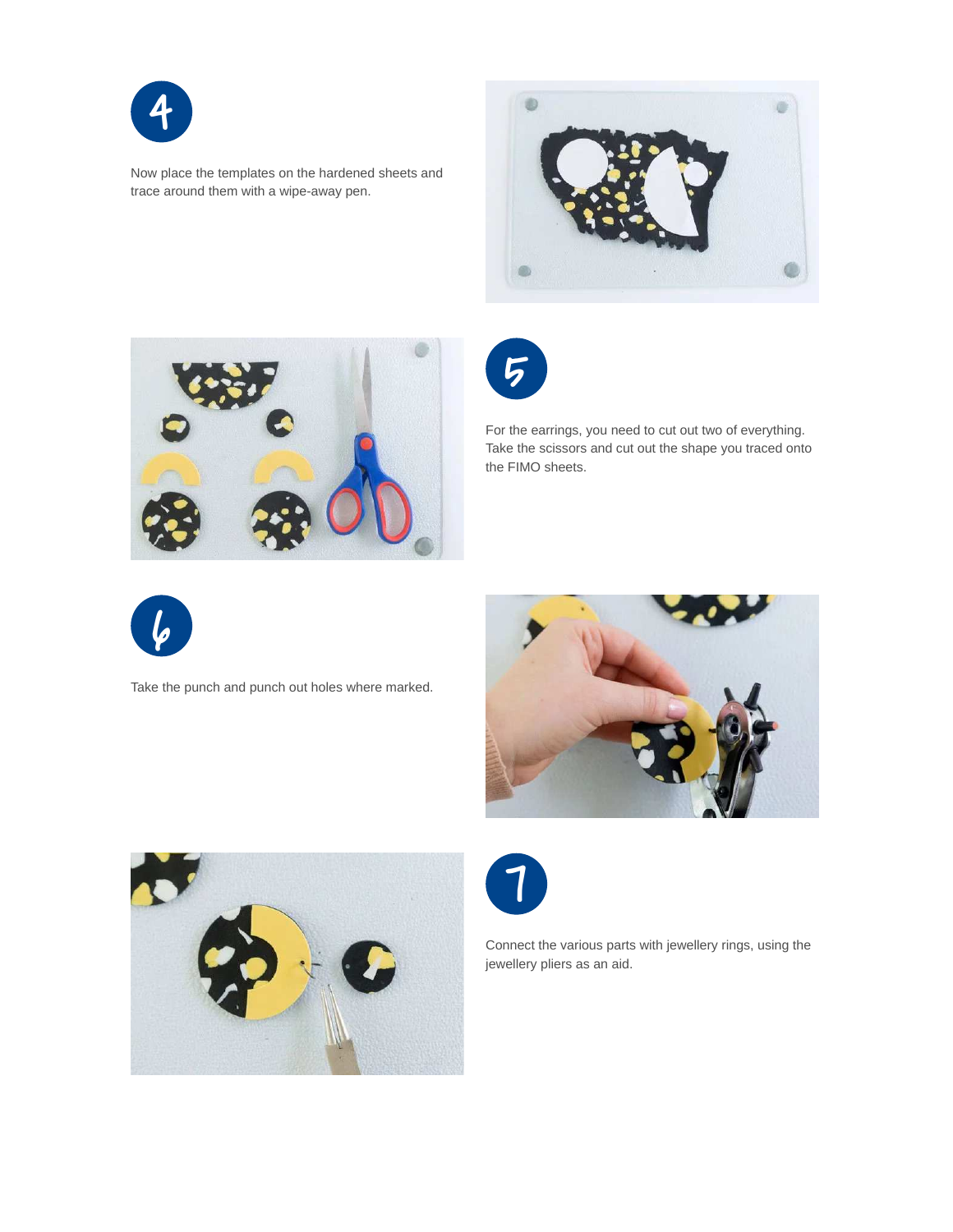

Finally, glue the ear studs onto the back of the little FIMO circles using instant glue.







Simply thread the chain through the holes on the right and left sides of the FIMO semi-circle and your necklace is ready.

### **Material overview**